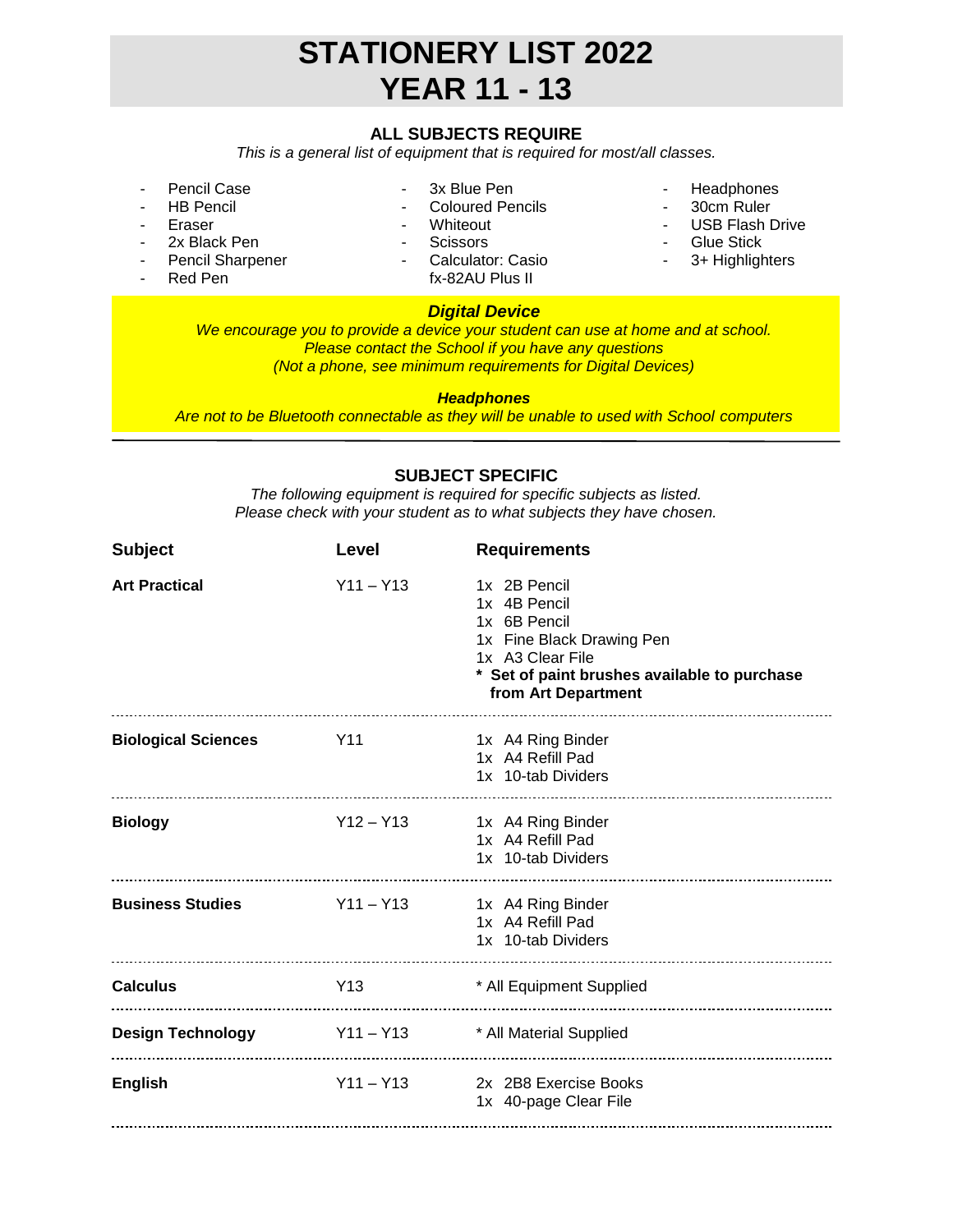| Geography                                                  | $Y11 - Y13$ | 1x Lever Arch File<br>1x A4 Refill Pad<br>1x 10-tab Dividers<br>3x Fine Nibbed Biros (Blue, Black, Red) |
|------------------------------------------------------------|-------------|---------------------------------------------------------------------------------------------------------|
| <b>Graphics</b><br><u></u>                                 | $Y11 - Y13$ | * All Material Supplied                                                                                 |
| <b>Health</b>                                              | $Y11 - Y13$ | 1x Lever Arch File<br>1x A4 Refill Pad<br>1x 5-tab Dividers                                             |
| <b>History</b>                                             | $Y11 - Y13$ | 1x Lever Arch File<br>1x A4 Refill Pad<br>1x 10-tab Dividers                                            |
| <b>Horticulture</b>                                        | Y11         | 1x A4 Ring Binder<br>1x A4 Refill Pad<br>1x 10-tab Dividers<br>1x Protractor                            |
| <b>Hospitality</b>                                         | $Y11 - Y13$ | 1x 40-page Clear File                                                                                   |
| Māori Performance/ Y11 - Y13<br>Kapa Haka                  |             | 1x 20-page Clear File                                                                                   |
| <b>Mathematics</b>                                         | $Y11 - Y13$ | * All Equipment Supplied                                                                                |
| <b>Performing Arts</b><br>-------------------------------- | $Y11 - Y13$ | 2x 2B5 Exercise Books                                                                                   |
| Photography                                                | $Y12 - Y13$ | 1x 40-page Clear File<br>1x SD Card 8GB                                                                 |
| <b>Physical Education</b>                                  | $Y11 - Y13$ | 1x Lever Arch File<br>1x A4 Refill Pad<br>1x 5-tab Dividers                                             |
| <b>Physical Sciences</b>                                   | Y11         | 1x A4 Ring Binder<br>1x A4 Refill Pad<br>1x 10-tab Dividers                                             |
| <b>Physics</b>                                             | $Y12 - Y13$ | 1x A4 Ring Binder<br>1x A4 Refill Pad<br>1x 10-tab Dividers                                             |
| <b>Statistics</b>                                          | Y13         | 1x 40-page Clear File<br>* All Other Equipment Supplied                                                 |
| Te Reo Māori                                               | $Y11 - Y13$ | 1x 3B1 Notebook<br>2x 1B5 Exercise Books<br>1x 20-page Clear File                                       |

**\* These items will be invoiced to parents**